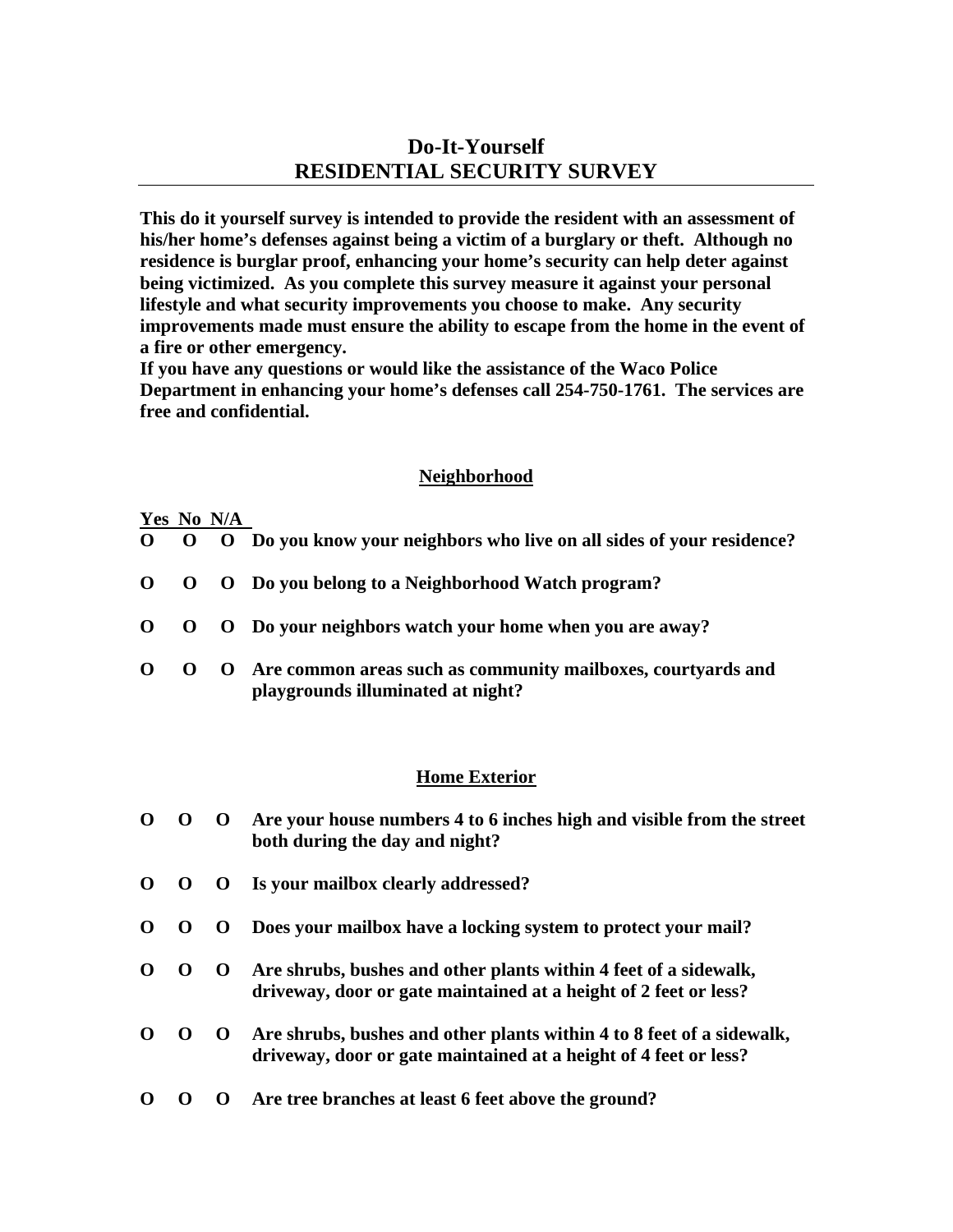- **O O O Are trees located or pruned such that they cannot be used to climb to an upper level of the home?**
- **O O O Do you use thorny/spiny plants as ground cover along fences and under windows?**
- **O O O Has decorative rock or material that makes noise when walked on been used as ground cover near the home?**
- **O O O Has fencing, paving, landscaping or other means been used to identify when a person moves from public or common property to your property?**
- **O O O If there is a fence around your property are the gates locked?**
- **O O O Are mowers, weed eaters, bicycles, tools, ladders, etc. secured when not in use?**
- **O O O Are detached buildings kept locked?**
- **O O O Are vehicles parked on the street or in the driveway locked and are valuables removed or secured in the trunk?**
- **O O O Are boats/jet skis secured and trolling motors, depth finders, etc. removed and secured?**
- **O O O Are exterior phone lines protected so they cannot be easily cut?**
- **O O O Are exterior utility boxes secured to prevent unauthorized access?**
- **O O O Do exterior lights provide 360-degree lighting around the perimeter of your residence?**
- **O O O Are your lights controlled by photocells/motion sensors instead of a manual switch?**
- **O O O Are entryways, porches and walkways to the residence illuminated at night?**
- **O O O Are low mounted lights protected so the bulbs cannot be unscrewed?**
- **O O O Are all the exterior lights working?**

**Garage**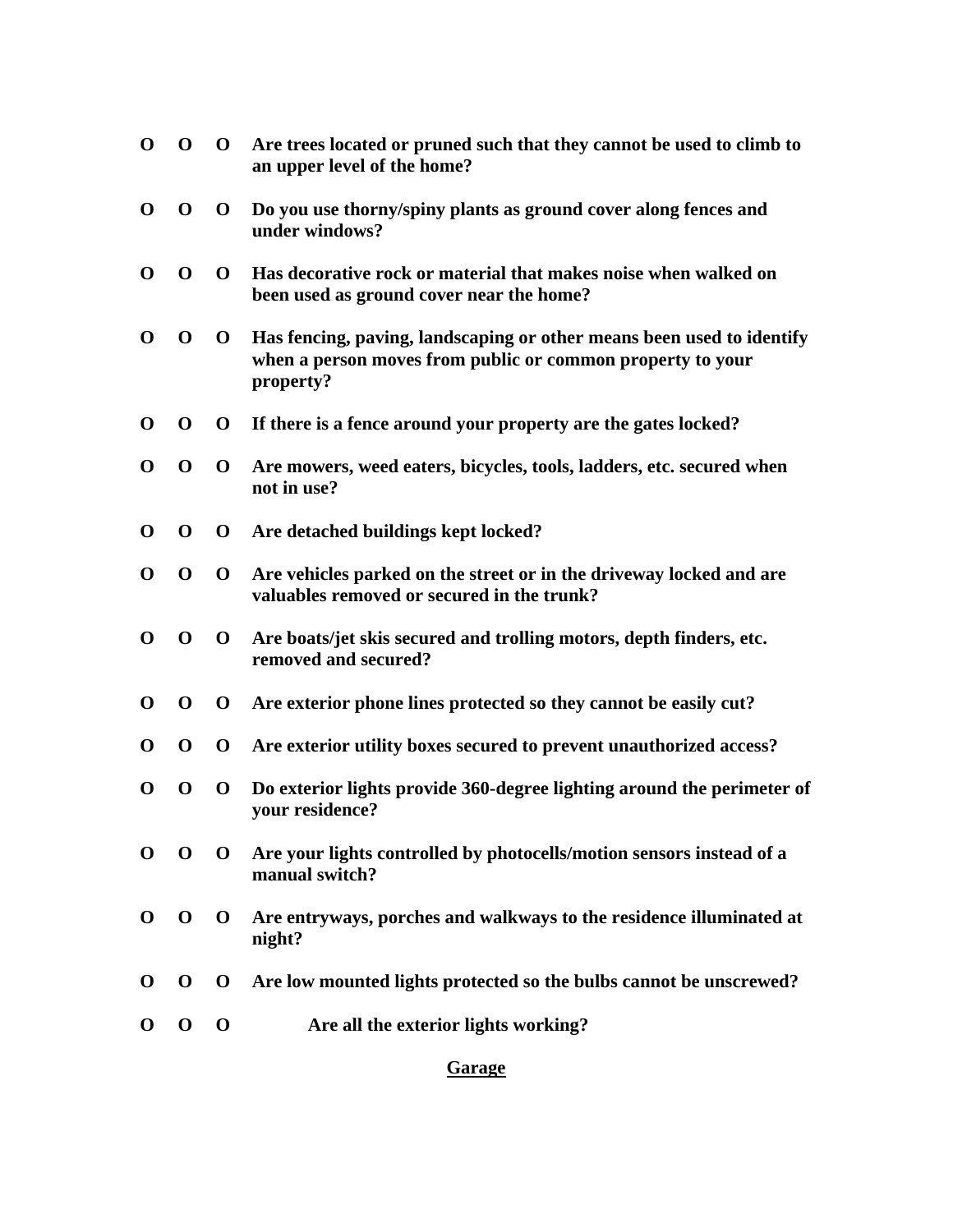- **O O O Is the garage door kept closed when not in use, even when home?**
- **O O O If not equipped with a garage door opener, is the door kept locked?**
- **O O O Are keys removed from vehicles parked in the garage?**
- **O O O Are windows covered with shades to prevent persons from looking in to assess what valuables are stored in the garage?**
- **O O O If a keypad is used for entry into garage, is the code periodically changed?**
- **O O O Are doors from the garage into the house kept locked?**

#### **Doors**

- **O O O Are exterior doors leading into the house and garage metal or solid core construction?**
- **O O O Do doors fit properly in their frames?**
- **O O O Do exterior doors have a 190-degree wide angle viewer or window installed?**
- **O O O Are door locks at least 40 inches from windows or are double cylinder deadbolt locks installed (check fire codes before installing double cylinder deadbolt locks)?**
- **O O O Are exterior door strike plates secured to the door frame with at least 3 inch screws?**
- **O O O If exterior doors open outward and have exposed hinges are the hinge pins secured in place to prevent easy removal?**
- **O O O If your home has sliding glass doors are measures taken to prevent the door from being lifted and removed from its track?**
- **O O O Have measures been taken to prevent sliding glass doors from being pried open by installing a "Charlie bar" or placement of a wooden dowel in the bottom track?**
- **O O O Are exterior doors kept locked even when someone is at home?**
- **O O O If you have an animal door can it be locked?**
- **O O O Are vents, skylights, crawl spaces etc. secured?**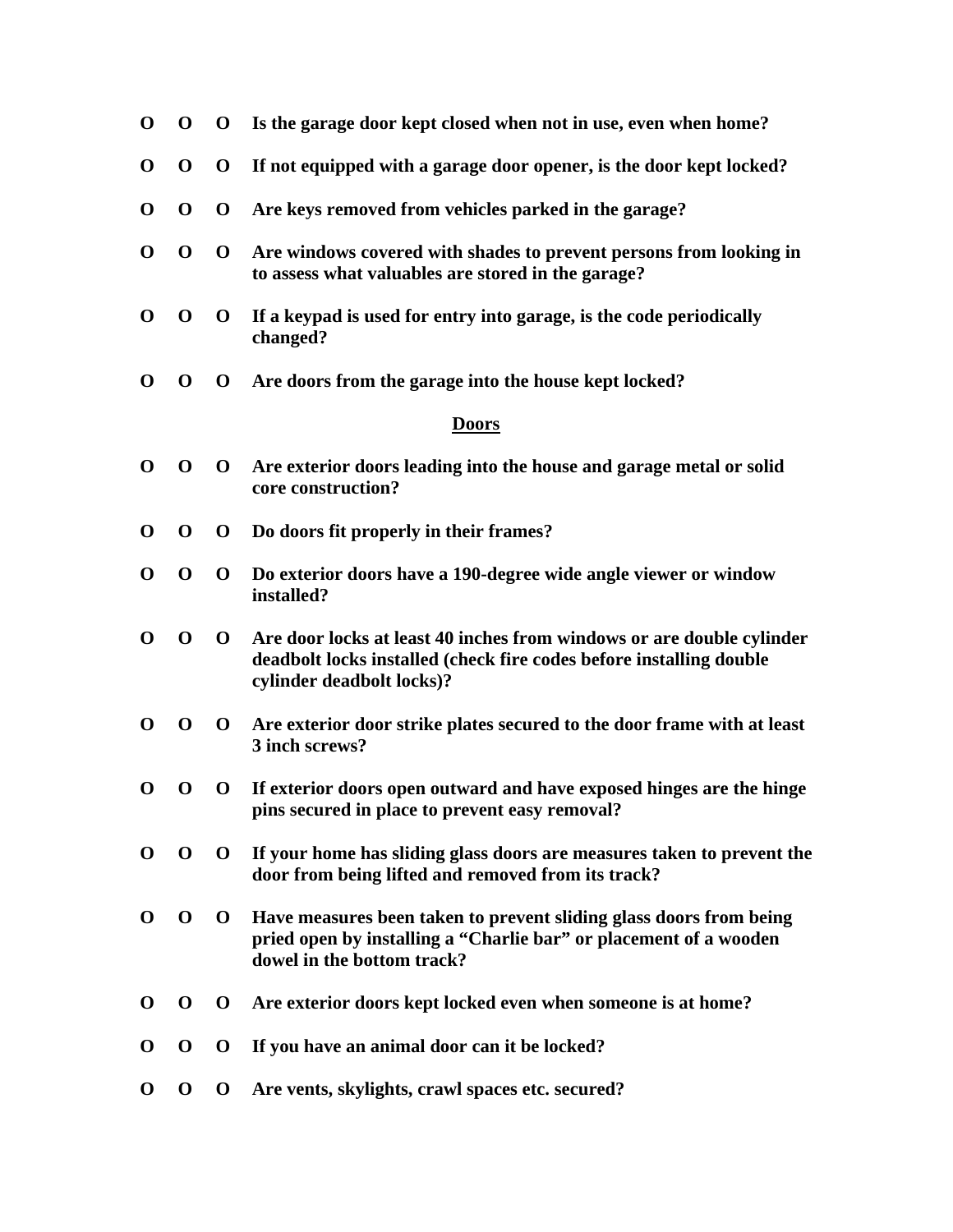## **Locks**

| $\mathbf 0$    | $\mathbf 0$ | $\mathbf 0$  | Are door locks in good repair?                                                                                 |  |  |  |
|----------------|-------------|--------------|----------------------------------------------------------------------------------------------------------------|--|--|--|
| $\mathbf 0$    | $\mathbf 0$ | $\mathbf 0$  | Are keys removed from double cylinder deadbolts?                                                               |  |  |  |
| $\bf{0}$       | $\mathbf 0$ | $\mathbf 0$  | If previously occupied, were the locks re-keyed when you moved in?                                             |  |  |  |
| $\bf{0}$       | $\mathbf 0$ | $\mathbf 0$  | Are the "throws" on exterior and garage doors at least 1" and do they<br>fully insert into the strike plate?   |  |  |  |
| $\mathbf 0$    | $\mathbf 0$ | $\mathbf 0$  | Do you know everyone who has a key to your home?                                                               |  |  |  |
| $\bf{0}$       | $\mathbf 0$ | $\mathbf 0$  | Do you have a plan so as to avoid having to "hide" a key outside the<br>house in the event you are locked out? |  |  |  |
| <b>Windows</b> |             |              |                                                                                                                |  |  |  |
| $\mathbf 0$    | $\mathbf 0$ | $\mathbf 0$  | Have secondary locks been installed on widows that open?                                                       |  |  |  |
| $\bf{0}$       | $\mathbf 0$ | $\mathbf 0$  | Are windows covered with shades or a similar item when no one is<br>home?                                      |  |  |  |
| $\bf{0}$       | $\mathbf 0$ | $\mathbf{0}$ | Are window air conditioner units or those installed in walls grated or<br>secured to prevent easy removal?     |  |  |  |
| $\bf{0}$       | $\mathbf 0$ | $\mathbf 0$  | If windows are opened are they secured to prevent the opening from<br>exceeding 6 inches?                      |  |  |  |
| <b>Alarms</b>  |             |              |                                                                                                                |  |  |  |
| $\bf{0}$       | $\mathbf 0$ | $\mathbf 0$  | Does your home have an intrusion alarm system?                                                                 |  |  |  |
| $\bf{0}$       | $\mathbf 0$ | $\bf{0}$     | Is the alarm system monitored by a professional company?                                                       |  |  |  |
| $\bf{0}$       | $\mathbf 0$ | $\mathbf{O}$ | Is everyone who has key access to the home been shown how to<br>operate the alarm system?                      |  |  |  |
| $\bf{O}$       | $\mathbf 0$ | $\mathbf 0$  | Does the system have battery back-up in case of a power failure?                                               |  |  |  |
| O              | $\mathbf 0$ | $\mathbf 0$  | Does the alarm system have a cellular or radio back-up system in case<br>of phone outage?                      |  |  |  |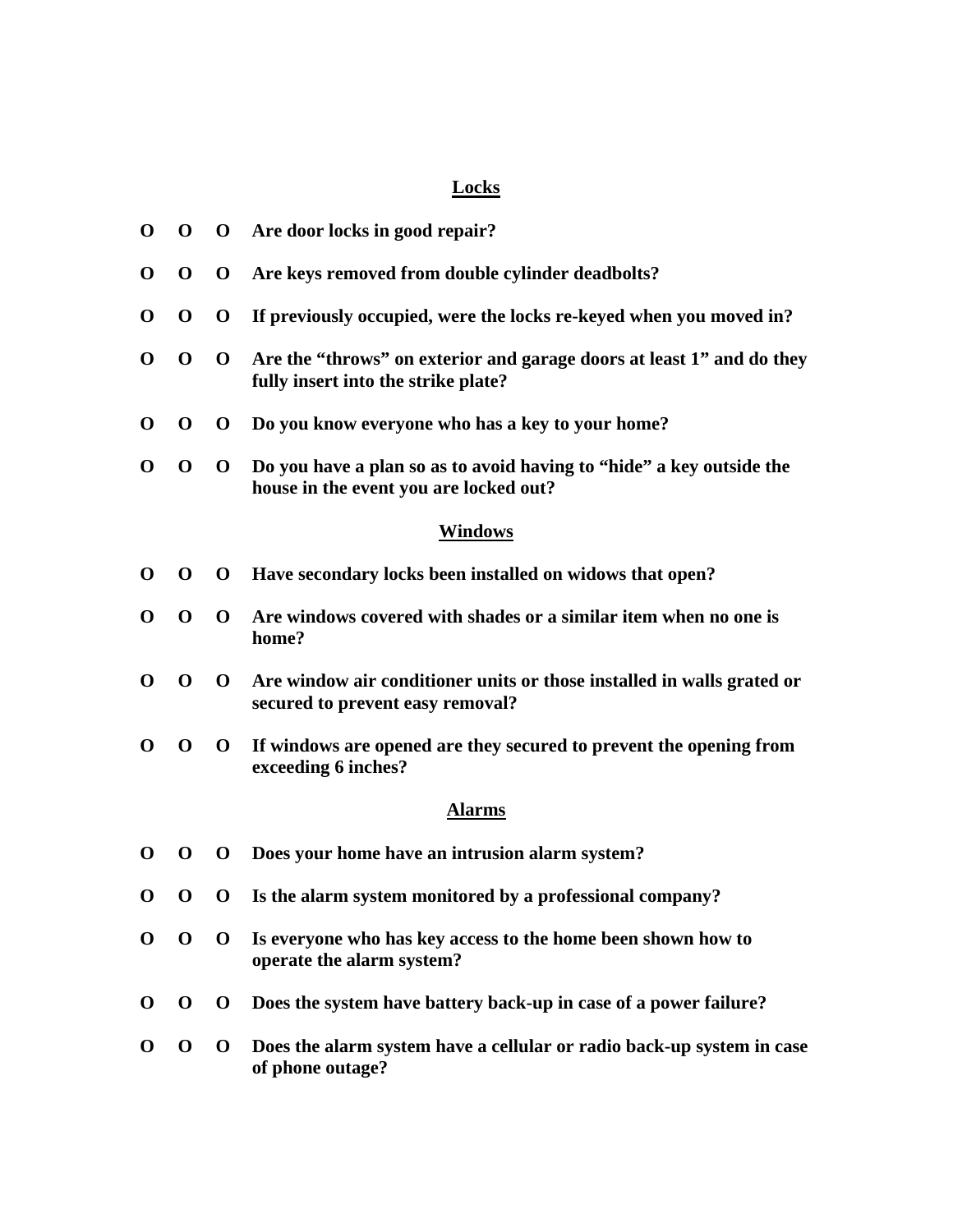**O O O If you have an "Alert" alarm system do emergency personnel have access to a key lock box or contact person with a key in order to gain entry to the home?** 

## **Interior**

- **O O O Have items of value been engraved with your Texas DL or ID number to help identify your property if it's stolen?**
- **O O O Have you recorded the make, model and serial number of items which have them?**
- **O O O Have you video taped or photographed valuable items without serial numbers or which cannot be engraved?**
- **O O O Do you have an inventory of all your valuable items?**
- **O O O Have you removed name/address from your key ring in case it is lost or stolen?**
- **O O O Do you store your valuable papers in a safe or safety deposit box?**
- **O O O If you have a home safe is it secured to the house or sufficiently heavy to prevent easy removal?**
- **O O O If you have firearms are they unloaded and safely stored, especially out of the reach of children?**
- **O O O Is ammunition secured separately from firearms?**
- **O O O Are spare keys to vehicles, house, etc. plainly visible to a guest, repairman or burglar?**
- **O O O Are interior lights left on at night when the home is unoccupied?**

## **Child Safety At Home**

- **O O O Are prescription drugs, alcohol, medicines, vitamins, cleaning supplies matches and other dangerous products properly stored or locked up?**
- **O O O Have you trained your children on how to handle someone at the door?**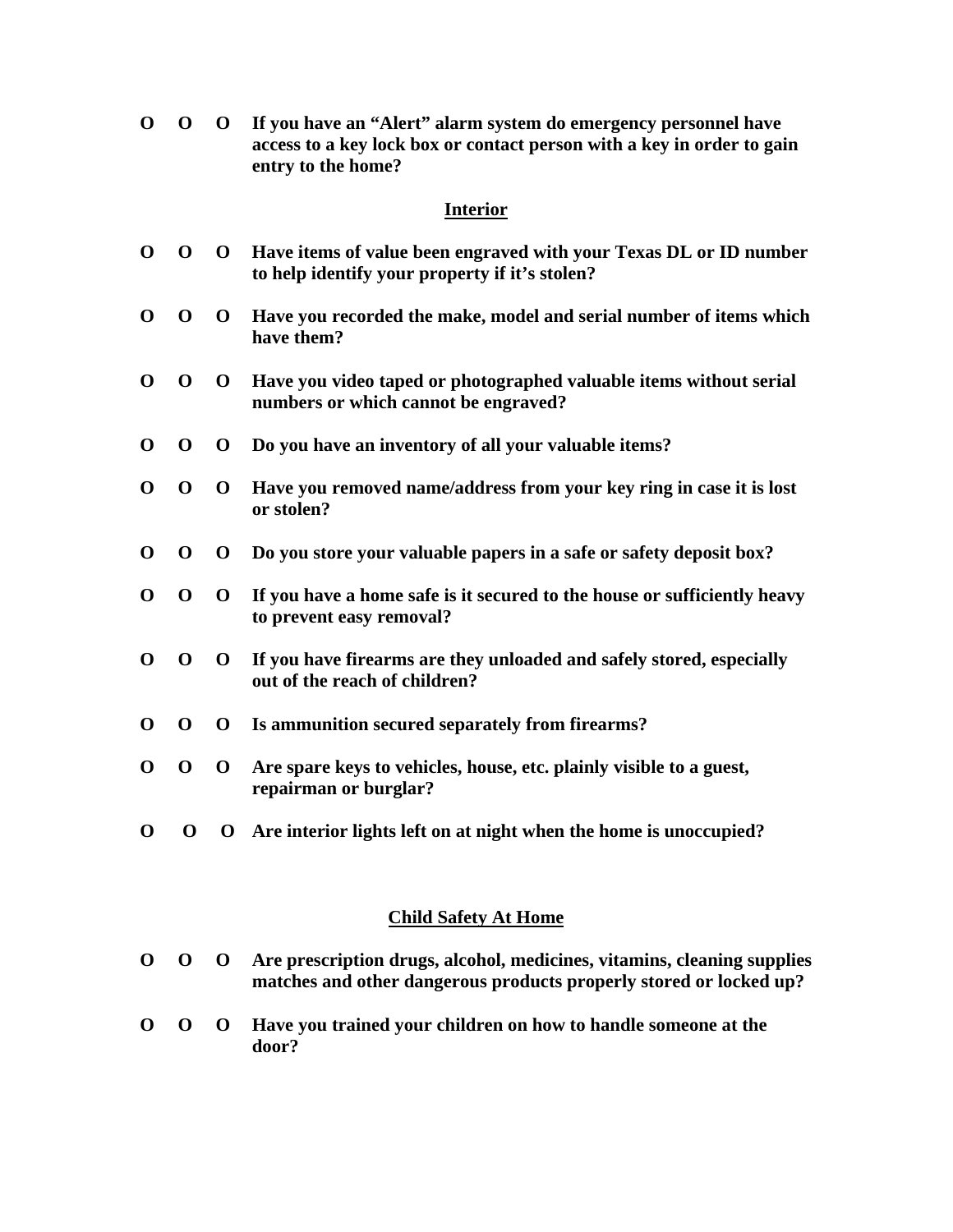- **O O O Have children been provided with safe statements to say when someone is at the door?**
- **O O O Do you have and practice a fire escape plan with children?**
- **O O O Do you have smoke/carbon monoxide detectors installed and do they work?**
- **O O O Is there responsible adult supervision for children when you are not home?**
- **O O O Are 911 and other emergency contact numbers posted by the phone?**
- **O O O Have your children been taught about STRANGERS?**
- **O O O Do your children know the "Stop, Leave, Tell" rules if they find a firearm?**

### **Vacation/Away From Home**

- **O O O Do you arrange for a trusted friend/neighbor to watch and check your home when you are away?**
- **O O O Do you stop mail/paper/package delivery or arrange for a trusted friend/neighbor to pick them up when you are away?**
- **O O O Are arrangements made to have garbage cans put out and picked up while you are gone?**
- **O O O Are arrangements made to have the lawn mowed while you are away?**
- **O O O Do you use timing devices to turn lights on and off while you are away?**
- **O O O Is the garage door opener deactivated while you are gone?**
- **O O O Do you arrange for a neighbor to park a vehicle in the driveway while you are away?**
- **O O O Is the ringer on the phone turned down or off while you are gone?**
- **O O O Do you provide emergency contact information for friend or neighbor if they need to contact you while you are away?**